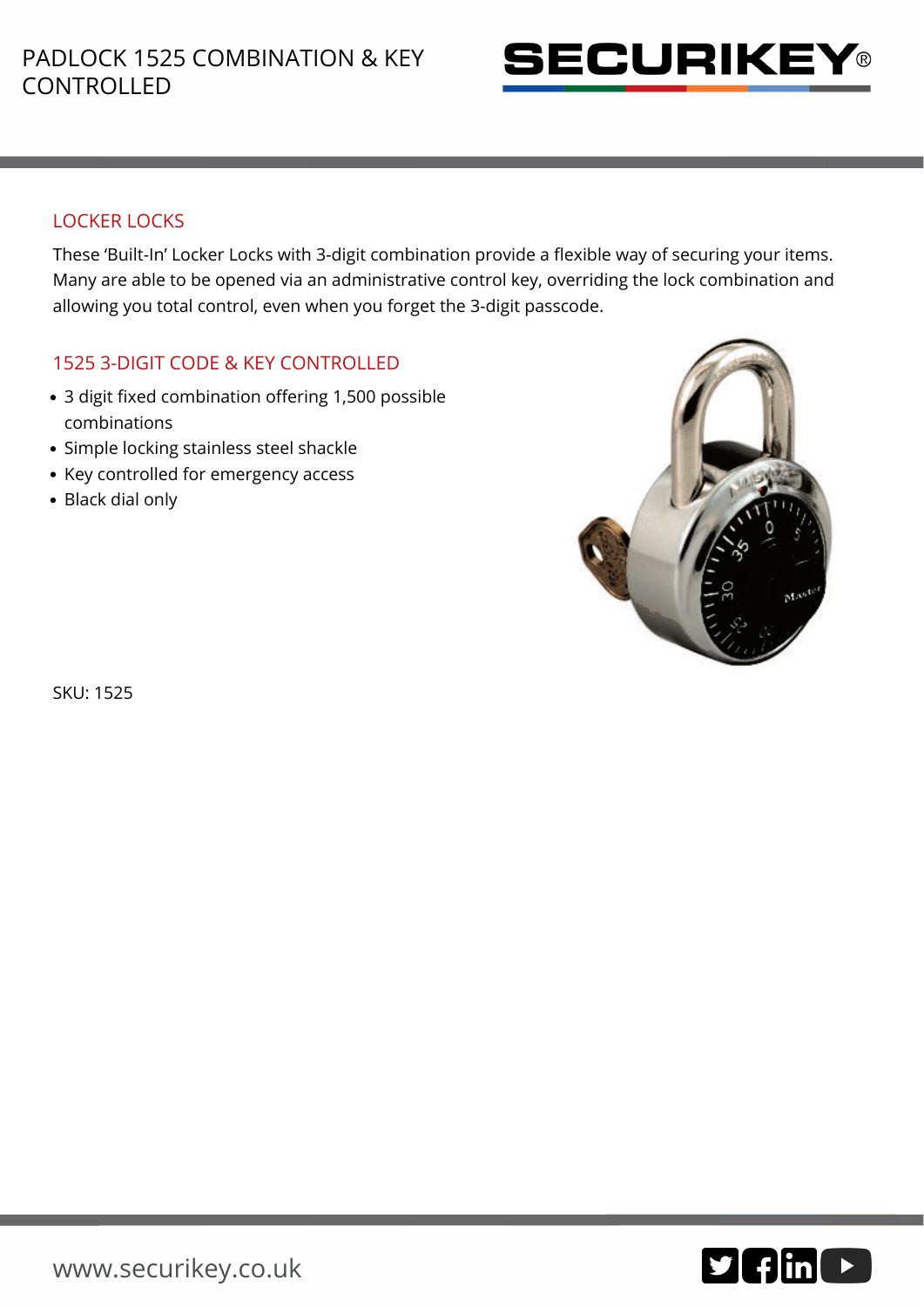

## ADDITIONAL INFORMATION

| Weight                                        | 0.175 kg         |
|-----------------------------------------------|------------------|
| <b>Dimensions</b>                             | 48 (W) mm        |
| <b>Shackle Diameter</b>                       | 7 <sub>mm</sub>  |
| <b>Horizontal Shackle</b><br><b>Clearance</b> | 21mm             |
| <b>Vertical Shackle</b><br><b>Clearance</b>   | 19mm             |
| <b>Body Width</b>                             | 48 <sub>mm</sub> |

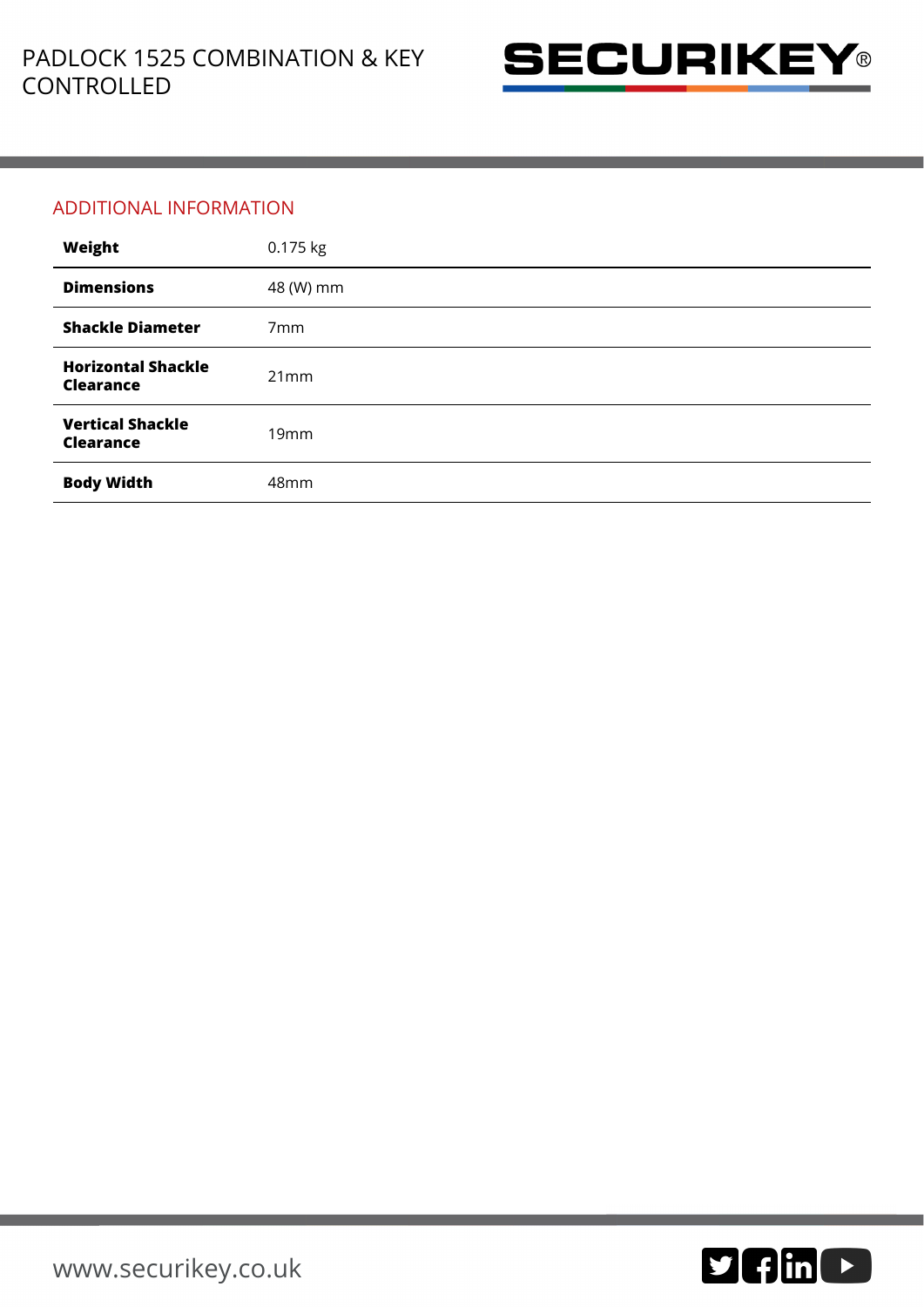

## PADLOCK 1525 COMBINATION & KEY CONTROLLED IMAGES



48mm 3-Digit, Dial Combination Padlock, With Key Control

48mm 3-Digit, Dial Combination Padlock, With Key Control